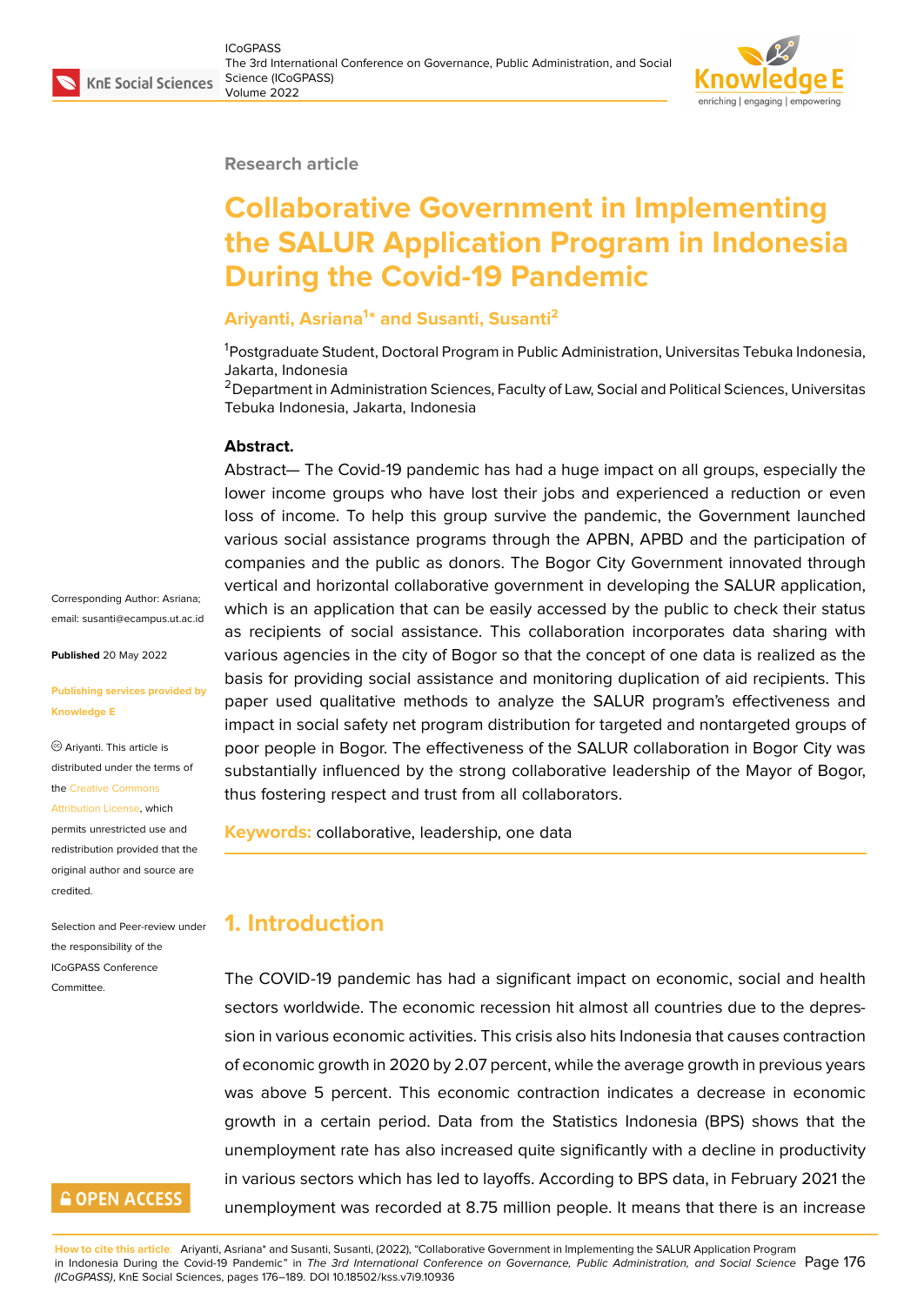

of 26.26 percent compared to the last condition before the pandemic in February 2020 which is 6.93 million people. Furthermore, the pandemic also increased the poverty rate significantly in Indonesia by10.19 percent by the end of 2020 after successfully reaching its lowest level in 2019 of 9.22 percent.

This deteriorating macroeconomic condition also has an impact on the regional level. In Bogor City, for example, economic growth contracted by 0.53 percent, much lower than normal conditions, which were around 6 percent. Moreover, the unemployment rate in Bogor City also increased by 3.6 percent and the poverty rate was in the range of 7 percent. This level of poverty rate has a significant increase compared to previous years which was in the range of 6 percent.

The crisis condition due to the Covid-19 pandemic was experienced by almost all people from various income groups, but the biggest impact was on the lower middle class. Economic groups with low incomes are not only affected by the rising prices for goods and services, but they are also affected by the reduction income or even loss of their jobs as their main source of income (Bitler et al., 2020)<sup>1</sup>. The lowest income group (Bitler et al., 2020) $^1$  and women (Sharaunga, 2019) $^2$  have the highest risk of loss their jobs and being unemployed. Another factor that was found to be particularly affected by the economic crisis caused by this pandemic was households headed by women and single mothers as they often lost their jobs and their income during the recession (Bitler et al., 2020; Rees-Jones et al., 2020) $^{1,3}$ .

This poor economic condition also has an impact on the fulfillment of family nutrition. Low-income groups who have lost their livelihoods or jobs are unable to buy enough nutritious food for their families, hence they, especially children and also the elderly, experience nutritional and health problems (Carpio et al., 2018) $^4$ .

The government has implemented various social assistance programs to overcome the impact of the Covid-19 pandemic crisis. There were nine social assistance programs implemented, e.g.: (1) basic food assistance from the President of the Republic of Indonesia whose target was the Jabodetabek ( Jakarta, Bogor, Depok, Tangerang and Bekasi) community, (2) Direct Cash Transfer (BLT) targeted throughout Indonesia for people who had been registered in the Integrated Data of the Ministry of Social Affairs (DTKS) who have not received assistance from the Family Hope Program (PKH), noncash food assistance and pre-employment cards, (3) Village Fund BLT, (4) electricity tariff reduction incentives for subsidized electricity users, (5) Pre-Employment Cards, (6) salary subsidies employees who are registered with BPJS Employment and have a salary below Rp 5 million, (7) BLT UMKM, (8) ASN credit assistance for class II and below and (9) free quota for distance learning for teachers, lecturers and students .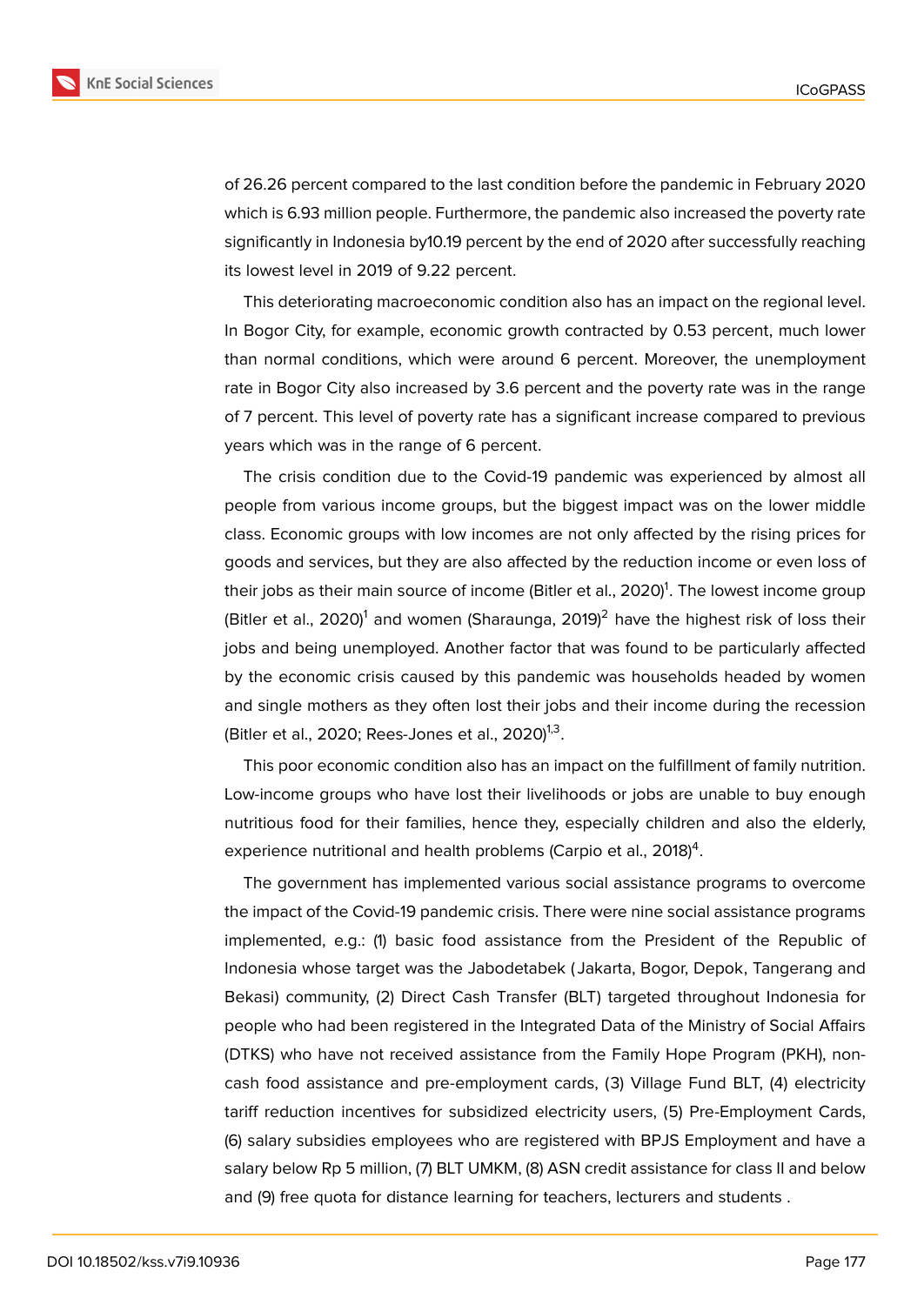**KnE Social Sciences** 



Moreover, these social assistance programs are mandated by the central government to be followed up, coordinated, implemented and monitored by regional leader, both governors and regents and mayors. Bogor is interesting to study since its position located as a buffer zone for the capital. Social assistance for communities in Bogor City is also provided to people affected by pandemic as non-DTKS group. The funds used to provide social assistance for non-DTKS recipients come from the Bogor City Regional Budget, amounting to Rp 36.18 billion in 2020.

The problem of distributing social assistance is one of the most sensitive public issues. There are often overlapping responsibilities and authorities as well as mistargeting, especially during the Covid-19 pandemic which public policies can be decided quickly and precisely because of emergency condition. Overlapping data of social assistance recipients often triggers social conflicts in the community and reduces the level of public trust in government performance.

The validity of the data used as the basis for determining the recipients of social assistance is often questioned by various groups due to allegations of large political interests and the interference of various parties with different interests. To overcome this problem, the Bogor City Government formed a collaboration of one data based on the Nomor Induk Kependudukan (NIK) or Single Identity Number (SIN) as a verified data source managed by the Department of Population and Civil Registration (Disdukcapil) with the data from the Ministry of Social Affairs based on specific terms and conditions determined by the Central Government.

Data integration and collaboration using the one data concept is the main approach in dealing with data problems for social assistance recipients. The complexity of public problems needs the dynamics public policy to be flexible and adaptive. Massive, intensive, complex and multidimensional collaborative practices play a very vital role in local governance. According to Saleh and Hanafi (2020)<sup>5</sup> there are three reasons for implementing effective and efficient collaboration. First, all public problems related to people's lives needs quick responds, requiring capabilities and competencies as well as various resources that cannot be met by one institution alone but also by various institutions and organizations. Second, technology equipment for information dissemination must be connected and integrated intensively. Third, all parties are given the opportunity to participate in government governance related to public issues and public policy decision making.

According to data from the Department of Social Affairs Bogor, there are two types of data on recipients of social assistance, namely the Integrated Social Welfare Data (DTKS) and Non-DTKS. DTKS means residents who have been registered in the Ministry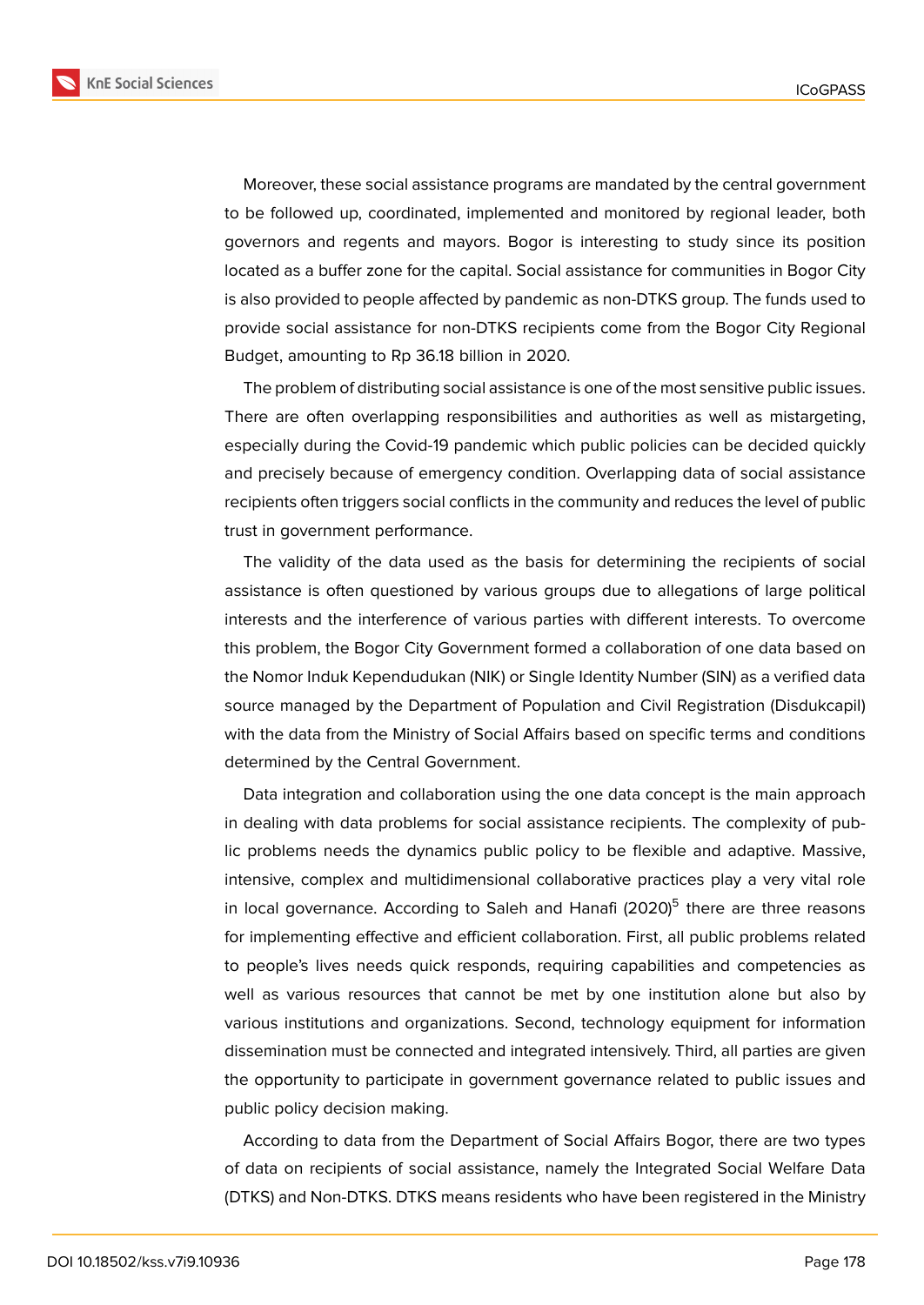



of Social Affairs system with a total of 71,111 Heads of Families (KK) assisted by the Family Hope Program (PKH) and Non-Cash Food Assistance (BPNT) or basic food assistance. Non-DTKS data of 43,531 (KK) is an expansion of assistance due to Covid-19.

So far, the distribution of social assistance in Bogor City has been carried out in a conventional way using the reference data derived from the central and provincial governments. This often results in the data being unsynchronized in reality. The Mayor of Bogor has initiated an innovative Covid-19 prevention program in Bogor City by collaborating horizontally between the Department of Social Affairs, the Department of Communications and Information, the Department of Population and Civil Registration in Bogor. He also has built a collaboration between the Bogor City Government and private parties who are committed to contributing to development. and management of information technology application systems. This program is named as the Application Program for the Complaint System for Assistance Services for the People (SALUR) which can be accessed by the people of Bogor City through salur.kotabogor.go.id.

Valid data is an important thing in determining the accuracy of targeting social assistance programs during this pandemic. In addition, the provision of social assistance in the regions can not only be carried out by one agency but needs to involve many stakeholders. This problem requires a collaborative approach that is implemented in SALUR, therefore a mapping process can be described through contributions and communication between collaborators. It can be carried out with a data management system that is quite large and requires a common perception in understanding one data. Data from various agencies used in one integrated application will potentially lead to conflicts between agencies because they think that their data is the correct one and appropriate to use. This certainly has a broad impact on the community as participant and data users who have an interest in checking the status of the social assistance which they receive during the Covid-19 pandemic.

Another problem that is also important in a collaboration at the regional level is the role of a strong leadership and has a high level of trust from both political parties and communities. This will determine the support of all parties, both from the government and the community in the program implementation. The problem of collaborative leadership in the SALUR program examines the effectiveness and validity of regional mayor in implementing public policies.

This article focuses on identifying the leadership role of the Mayor of Bogor in initiating collaboration between agencies and between levels of government. It also identifies various problems of government collaboration embodied in the SALUR of Bogor City therefore it can evaluate and improve the applications and the validity of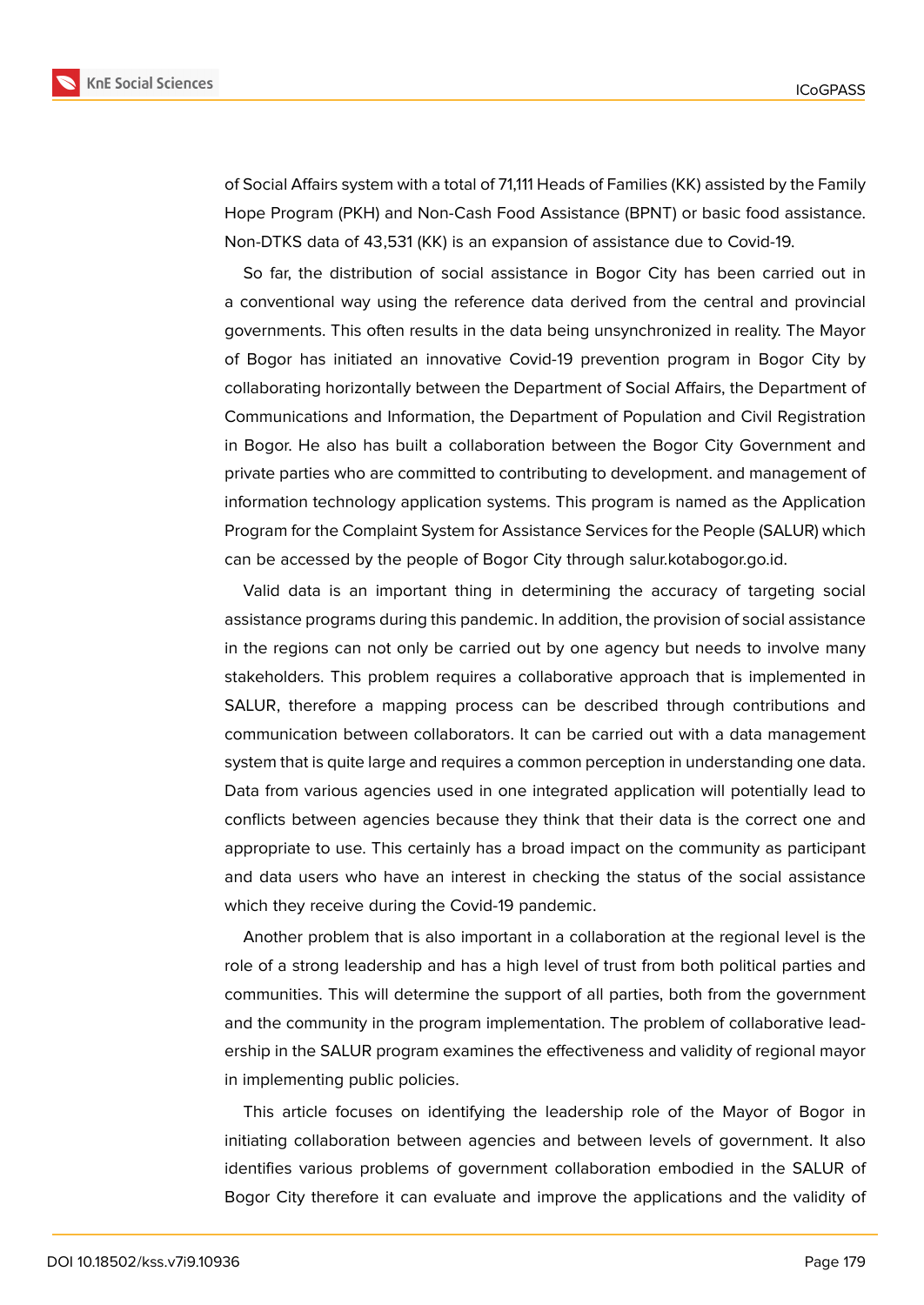

the data used in SALUR. Moreover, this paper also goals to see the impact of using this application on the social assistance distribution system in Bogor City and to find out the community's response to the implementation of social assistance distribution policies through the accessibility level of SALUR. This paper will have a novelty in improving policies for the application of technology applications in the distribution of social assistance by optimizing collaboration between stakeholders by implementing the collaborative leadership concept.

### **2. Literature Review**

Collaboration refers to a joint activity between two or more organizations that aims to connect and share ideas, information, resources, activities and abilities to achieve common goal (Butcher & Gilchrist, 2020)<sup>6</sup>. Butcher and Gilchrist said that collaboration can be done by anyone and in any scale of activity. Collaboration describes a process that is planned, designed, implemented and regulated appropriately therefore it could be an alternative problem solving in an organized manner, based on policies and it overcomes obstacles that emerge in a process more effectively (Brand & Gaffikin, 2007; Butcher & Gilchrist, 2020)<sup>7,6</sup>. This point of view makes collaboration as an action that will minimize the domination of the public policy space by a broader and hierarchical policy management system (Butcher & Gilchrist, 2020; Chrislip, 2002)<sup>6,8</sup>.

Ansell and Gash (2018)<sup>9</sup> define collaborative governance as a collaboration held between one or several government institutions and non-government stakeholders to carry out a formal, consensus-oriented decision-making process, deliberation focused at producing or implementing public policies or program management and public assets. (Ansell & Gash, 2018; Gash, 2017)<sup>9,10</sup>. Collaboration, which is also defined as the participation process of various groups and organizations to work together to achieve a common goal, requires a clear vision and mission then it could provide policy results and have a positive impact on the wider community (Ansell & Gash, 2018) $^9$ .

Meghan Rubado (2019)<sup>11</sup> categorizes local government collaborations into three groups:

- 1. Vertical intergovernmental collaboration, which is a type of collaboration between government agencies that are hierarchically at different levels.
- 2. Horizontal intergovernmental collaboration, that is a collaboration carried out by several institutions at the same level but in different regions.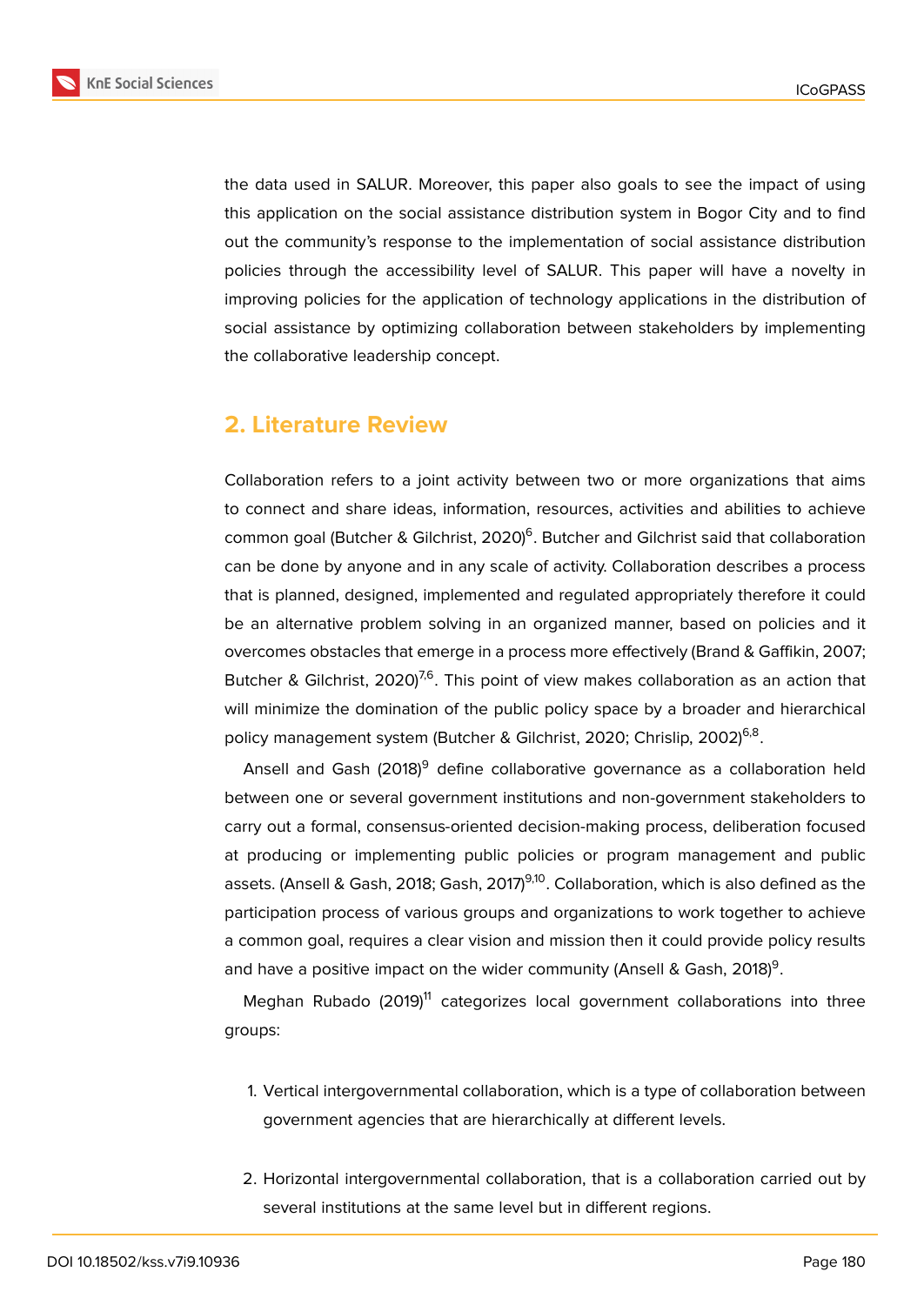

3. Cross-sector collaboration, which is a collaboration between sectors involving government agencies and non-governmental organizations, the private sector and the community (Rubado, 2019)<sup>11</sup>.

Collaboration between government levels is strongly influenced by hierarchies, imposes pressures and boundaries as well as asymmetric differences in the power of power (Rubado, 2019)<sup>11</sup>. Rubado (2019)<sup>11</sup> stated that under various conditions, local governments often practice these three types of collaboration simultaneously or combine approaches using various policy tools, including grants, provision of information and intergovernmental partnerships to solve various community problems (Ansell & Gash, 2018; Rubado, 2019)<sup>9,11</sup>. The problem of distributing social assistance whose funds come from the central government (APBN), the West Java Province Government in the form of the provincial APBD and internally from Bogor City APBD. The collaboration for the Covid-19 pandemic social assistance program is a combination of collaboration between levels of government. However, the SALUR Program is the implementation of horizontal collaboration between agencies in Bogor City and also with non-governmental organizations and community.

A successful program is strongly influenced by a strong leadership factor. Various theories about public sector leadership are explained by experts, such as Brookes and Grint (2010) who mention the importance of a new public leadership approach. This approach has some concept, i.e.: (1) strong and collaborative leadership to develop decisionmaking abilities in the implementation of new programs effectively and efficiently, (2) leadership that has the potential to generate enthusiasm for learning and develop new knowledge to support the implementation of a modern, clean, authoritative and responsible management system, and (3) leadership that creates broad opportunities for the community to be able to develop concepts and ideas broadly and deeply (Tirrell & Clay, 2010; Torfing, 2019)<sup>12,13</sup>.

Another concept proposed by Hart and Uhr (2008) who explain that the leadership of the public sector must be able to overcome the challenges of democracy in the form of political, administrative and social challenges. Therefore, leadership is divided into three categories: political leadership, administrative leadership and civil leadership. Each category has a different role in order to avoid overlapping authorities and roles (Capie, 2019)<sup>14</sup>. Although there are different perspectives in understanding the concept and approach to leadership, it is agreed that competencies are keys to the success of public sector leadership. These competencies include (Saleh & Hanafi, 2020)<sup>5</sup>: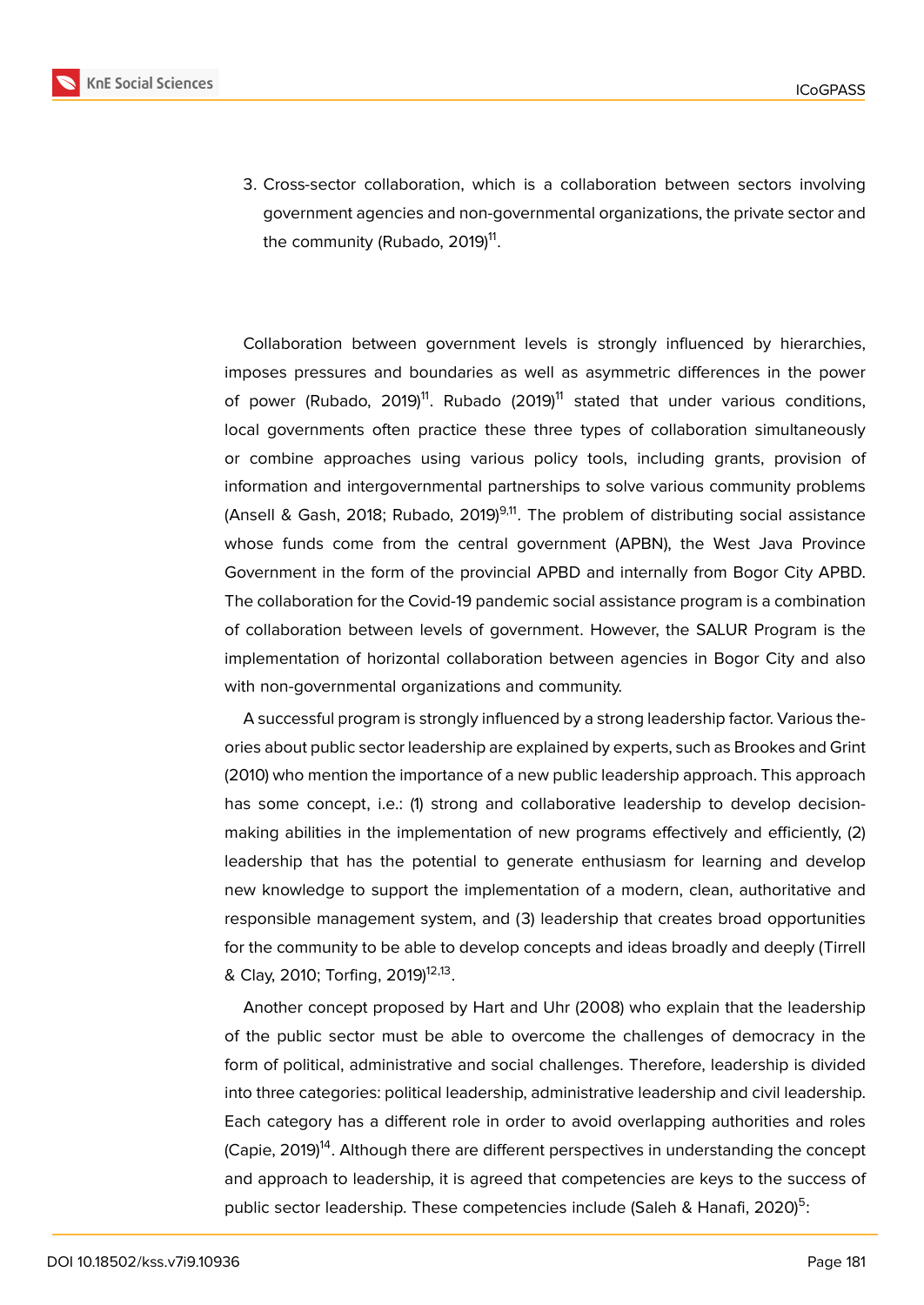

- 1. Creating vision and strategy as the competence to create a vision that is progressive and future-oriented in detail with logical, rational, reliable and applicable strategies
- 2. Mobilizing people is the competence to influence, invite, mobilize, motivate and control the parties involved in the organization so that they can realize goals effectively and efficiently
- 3. Upholding integrity and respect is the competence to uphold integrity and being able to give respect to the organizational team
- 4. Building collaboration with partners and stakeholders as the competence to establish collaborative relationships with partners and stakeholders in planning, making decisions and implementing programs intensively, efficiently and effectively
- 5. Achieving result is the competence to achieve goals by applying reliable methods and strategies
- 6. Promoting innovation and guiding change is the competence to encourage the organization to develop innovations and dare to make progressive changes according to the dynamics of society

Crislip and Larson (1994)<sup>8</sup> argue that being a collaborative leader is not only a good leader. Collaborative leader has the ability to maintain processes and facilitate interaction. The leader has the ability to manage and resolve conflicts that often emerge in a collaboration. Collaborative leader has a plan and anticipates failures which often occur due to differences in interests between stakeholders in the collaboration (Wargadinata, 2016; Warm, 2011)<sup>15,16</sup>.

The Mayor of Bogor spots that the invalid and overlapping data used as a reference for the distribution of social assistance is a big problem in distributing social assistance in Bogor. It has resulted in social assistance programs being not well targeted. This is allegedly due to the absence of validated data used as the basic information for distribution and it only relies on databases from the central government. The Mayor of Bogor takes the initiative to build an integrated system by involving various related agencies collaborating with each other to form a database with the concept of one data. This is very important to do as an effort to bridge the differences in interests between agencies which become failure factors of government collaboration (Warm, 2011) $^{\mathsf{16}}$ .

In addition, G. Maalouf  $(2019)^{17}$  said that a collaborative leadership needs to have four competencies that must be developed, i.e.: sense making, relating, visioning and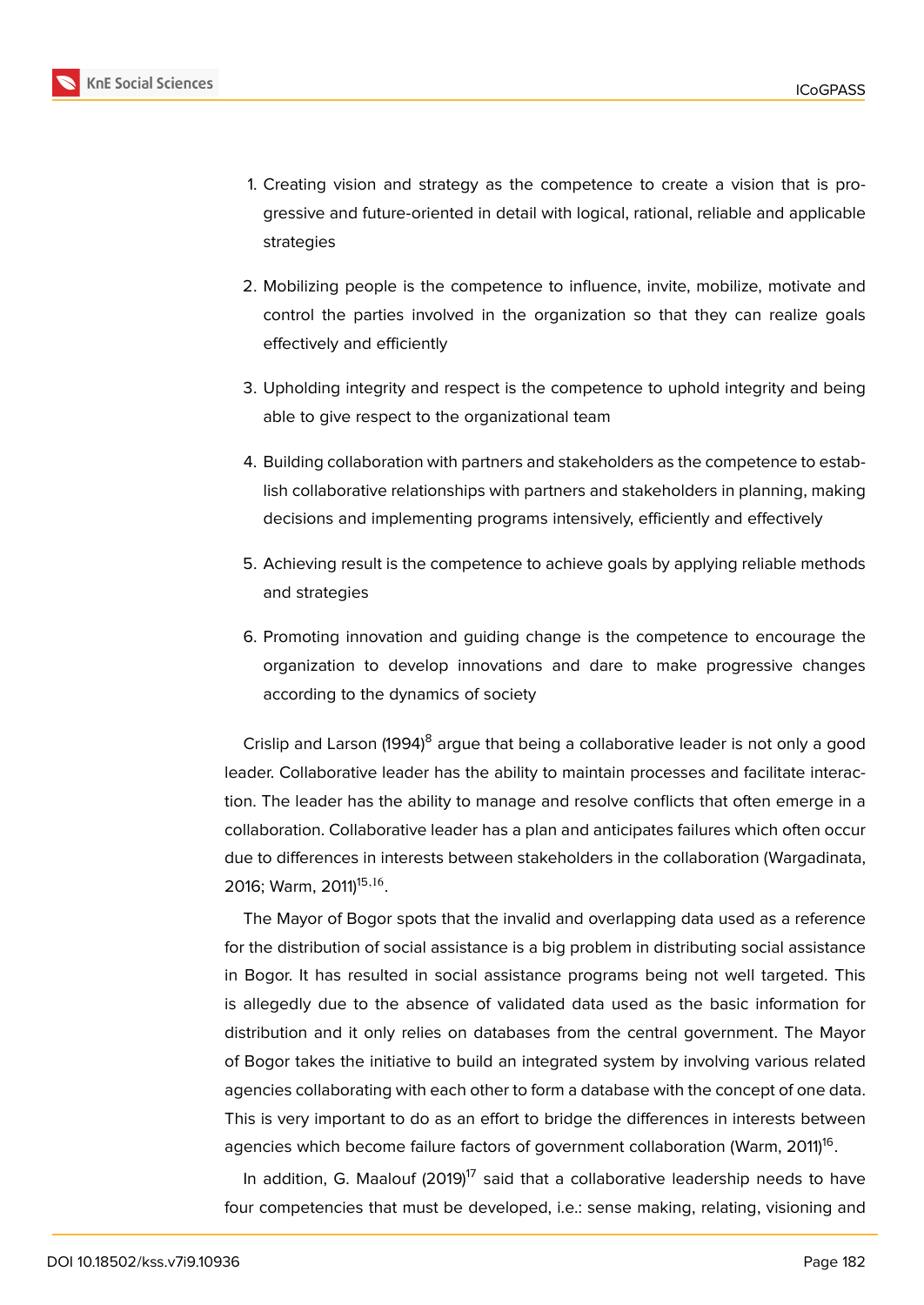

inventing (Maalouf, 2019)<sup>17</sup>. This was also developed by the Mayor of Bogor in initiating the SALUR application therefore it can be based on verified and validated data, complete, on target and minimizing conflicts of interest between institutions. These are based on collaborative leadership theory which is carried out by fostering mentality, reducing costs, working without barriers, developing harmony, increasing competence and interconnection between stakeholders and managing conflict and contradiction management (Maalouf, 2019; Torfing, 2019)<sup>17,13</sup>.

### **3. Discussion**

The Covid-19 pandemic has had a very significant socio-economic impact on almost all community groups. The low-income group has been strongly impacted by the crisis due to the Covid-19 pandemic and has a large increase in poverty. In Bogor City, the effect of the pandemic increases unemployment by 3.6 percent and this results in an increase of the number of people belonging to DTKS and non-DTKS as those entitled to receive social assistance during this pandemic. The total recipients of social assistance recorded by the Department of Social Affairs in Bogor are 151,654 families during this pandemic.

| <b>District</b>     | Number of Family Heads (KK) Recipients of Social<br><b>Assistance</b> |
|---------------------|-----------------------------------------------------------------------|
| South Bogor         | 33.354                                                                |
| East Bogor          | 16.919                                                                |
| North Bogor         | 24.610                                                                |
| Central Bogor       | 15.725                                                                |
| West Bogor          | 32.081                                                                |
| <b>Tanah Sareal</b> | 28.965                                                                |
| Total               | 151.654                                                               |

Table 1: Number of Family Heads (KK) Recipients of Social Assistance by District in Bogor City, 2021

Source: Processed from data collected by the Department of Social Affairs, Bogor

Data of social assistance in Bogor in SALUR application is verified and validated periodically by officers in each sub-district assisted by the RW and RT heads. Based on data until June 2021, South Bogor District and West Bogor District have the highest recipients of assistance in Bogor City, which are more than 22 percent and 21 percent, respectively, of the total social assistance distributed.

Furthermore, the SALUR application also provides a menu that can be accessed by people who are listed as DTKS and non-DTKS to apply for aid returns because they feel they are not a worthy group as beneficiaries. During 2020 to 2021, there were 1660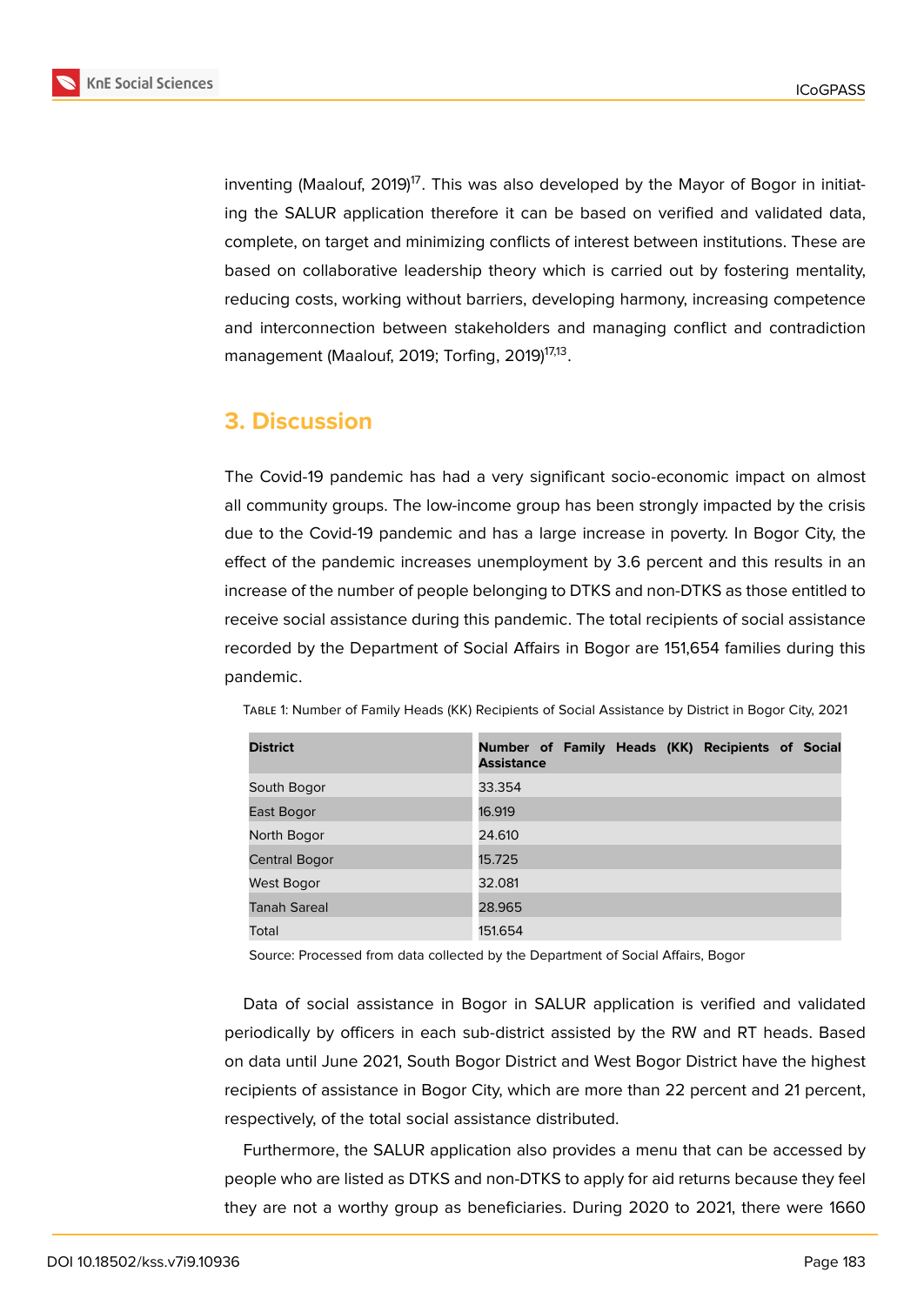



Figure 1: Percentage of Aid Distributed in Bogor City by District in 2021. (Source: Processed from data collected by the Department of Social Affairs, Bogor).

aid returns that submitted through SALUR. This implies the increasing awareness of the community as an effort to participate in improving data of social assistance therefore it could be well targeted.

In the practice of collaboration at the local government level, an attitude of the community and government is needed that is closely related to the aspiration system to improve the quality, efficacy of the New Public Management (NPM) of an efficient, effective and democratic city government (Mandeli, 2016)<sup>18</sup>. It is needed in developing good governance as an effort to build a government system that can improve performance in providing public services (Denhardt & Denhardt, 2000)<sup>19</sup>.

Collaborative leadership fosters trust and respect between collaborators and stakeholders by mapping out the potential and strength of resources owned by all stakeholders. Moreover, collaborative leader is an effective one, hence it is flexible and adaptive, is able to mobilize the participation of all parties involved in collaboration (Townsend et al.,  $2019$ )<sup>20</sup>. An effective leader would take responsibility for building his team to achieve the collective goals (Hanafi Imawan Ridho, Syafii Imam, Ramadhan Surya M,  $2020)^{21}$ . Effective collaborative leaders can use time appropriately in establishing communication, clarifying and identifying problems because this time management ability is the key to effectively achieving goals.

The leadership becomes very important in collaboration, especially with regard to decisive decision making in a policy so that the strategic plan that has been prepared in a consensus agreement has aspects of trust, togetherness and can be accepted by all parties involved (Huxham et al., 2000)<sup>22</sup>. The collaboration needs strong leadership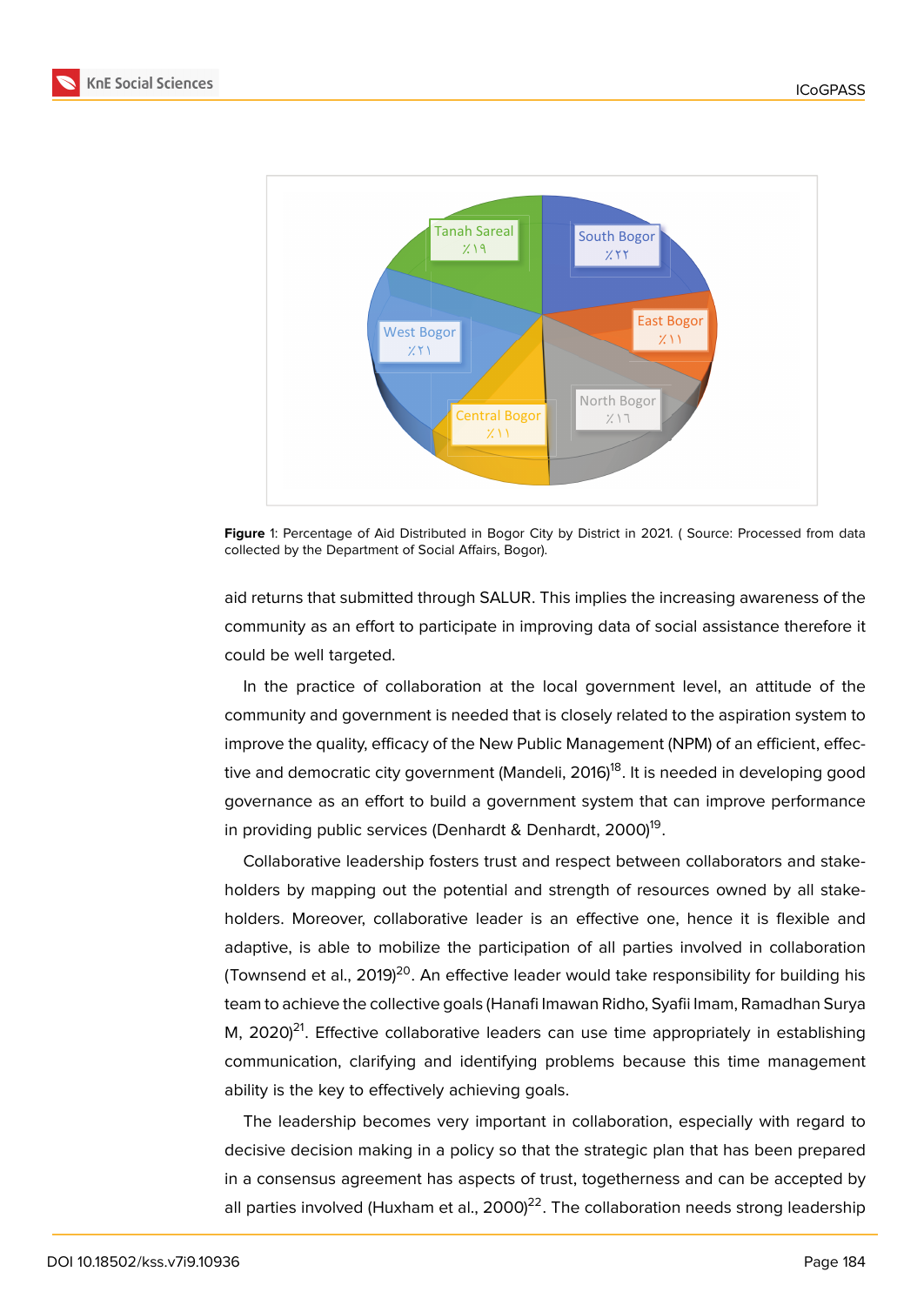

as well as facilitative and democratic leadership. This leadership model is expected to provide strategic solutions needed in structuring regulations as an operational basis for implementation to build public trust. Democratic leaders will provide a constructive atmosphere in discussion forums therefore they can increase the courage of all parties to provide innovative ideas and ideas, lead dialogue forums fairly and can be accepted by all interested parties (Domínguez et al., 2020; Doramia Lumbanraja, 2020)<sup>23,24</sup>.

Effective and efficient government collaboration is the key to overcoming the economic crisis caused by the Covid-19 pandemic. The proliferation of policies during the pandemic requires speed and accuracy as well as a leadership role that can encourage innovation. The SALUR application is an innovation as the result of collaboration between the Department of Social Affairs, the Department of Population and Civil Registration and the Department of Communication and Information with application development companies, companies and the donor community as collaborators and recipients of assistance, both registered in DTKS and non-DTKS in Bogor City. SALUR collaboration can be detailed in the following table:

| <b>Stakeholder</b>               | <b>Roles in SALUR Collaboration</b>                                                                                                                                     |
|----------------------------------|-------------------------------------------------------------------------------------------------------------------------------------------------------------------------|
| Bogor Mayor                      | Initiating the collaboration, comprehensive supervision and<br>control                                                                                                  |
| The Department of Social Affairs | Providing, verifying and validating data of social assistance<br>recipients                                                                                             |
| Civil Registration               | The Department of Population and Maintaining SIN data and building integrated application<br>program which synchronizes SIN and data of social<br>assistance recipients |
| and Information                  | the Department of Communication Building website SALUR and maintaining the application                                                                                  |
| Head of District (Camat)         | Monitoring process of verification and validation data at<br>district level                                                                                             |
| Head of Sub District (Lurah)     | Monitoring process of verification and validation data at sub<br>district level                                                                                         |
| RT and RW (Local Community)      | Verifying family heads as the targeted recipients as well as<br>DTKS or non-DTKS                                                                                        |
| Community                        | Participating and checking data in SALUR independently                                                                                                                  |

Table 2: Duties and Functions of Stakeholders in the SALUR Application in Bogor City.

Source: Data is collected based on interviews and observation.

Through SALUR, the community can independently check whether they are the recipients of social assistance or not. If they meet the requirements as recipients of social assistance but have not yet been registered, the community can register themselves through an application to become a candidate for social assistance recipients and their eligibility will be verified by the local RT and RW. SALUR also provides information on the types of social assistance and its sources so that they know what they will receive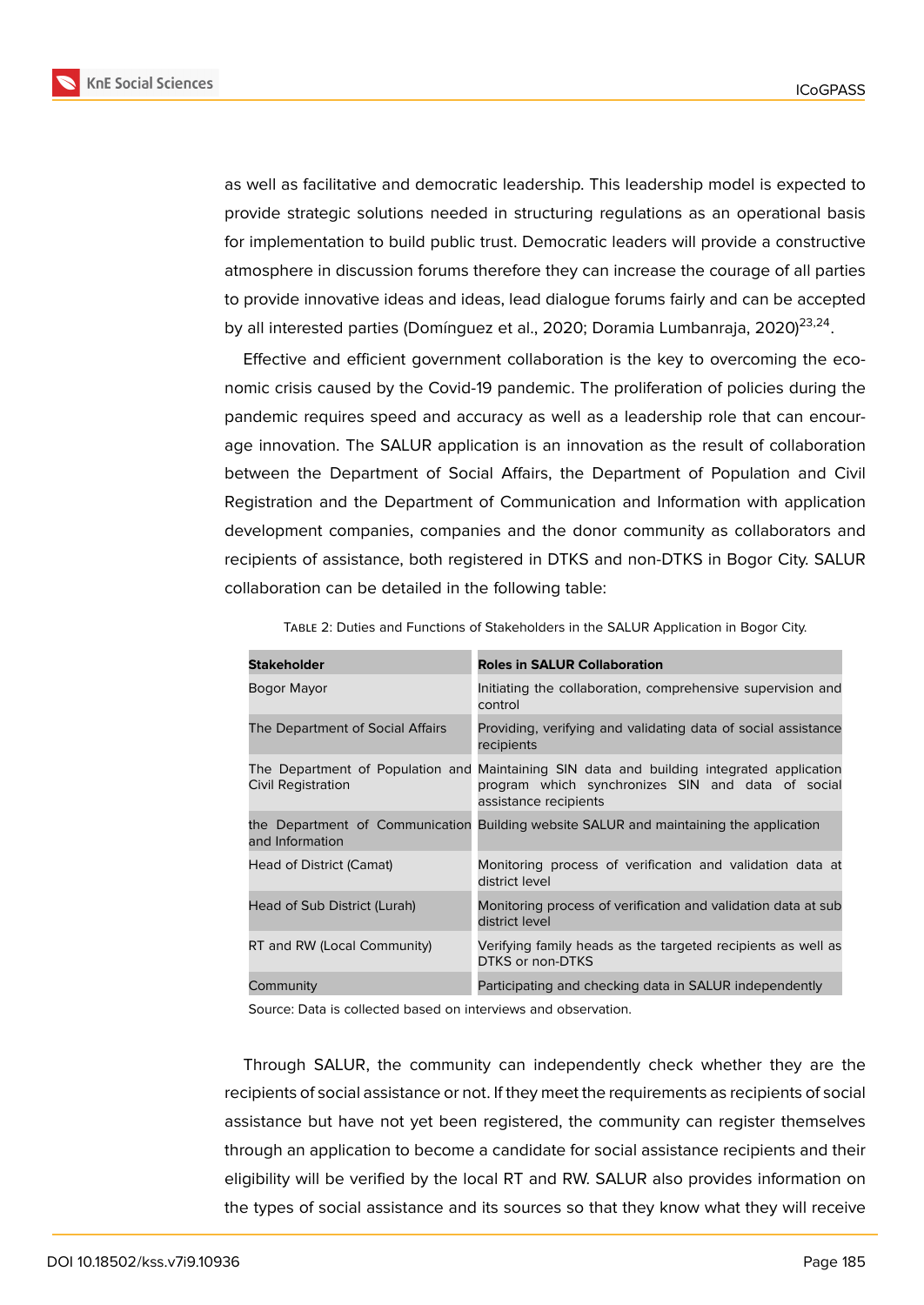**KnE Social Sciences** 



and the periodization. Furthermore, through SALUR, it is possible to control and monitor the list of recipients of social assistance whether there is duplication of assistance or not. This is certainly very useful for the local government to filter data on people who receive multiple or more than one aid programs. This happens since SALUR uses one data source from several sources or agencies, therefore the differences in concept definitions, eligibility requirements and duplications occur will result in duplication of data.

The collaboration implemented in SALUR is very useful for overcoming various socioeconomic impacts on society during the pandemic. The data on the recipients of social assistance registered in the DTKS are usually data that has been developed by the system and data collection is carried out periodically. The Covid-19 pandemic period is anomaly and emergency because it has an impact on the wider community who previously did not need assistance but during this pandemic became a group that deserved to be helped due to loss of work and income. SALUR combines a database of residents who are economically disadvantaged and not registered as recipients of any previous social assistance as well as people whose livelihoods have been affected by Covid-19 due to being unemployed or having significantly reduced income so that they become a disadvantaged group.

Communities as participants in this collaboration benefit to check their status easily as recipients or not and have the right to apply for assistance using an online system. This collaboration also increases citizens' awareness of the importance of up-to-date population data because the databases used are the Single Identity Number (SIN/NIK) and Family Card Number (KK) which are registered at the Department of Population and Civil Registration. Sharing data between the Department of Population and Civil Registration and the Department of Social Affairs is carried out on an ongoing basis to prevent duplication of recipients of social assistance.

SALUR also involves private companies and the public as donors with the City Fostering Family Network ( Jaga Asa) program. Donors use SALUR data to distribute aid in coordination and collaboration with the Bogor City Government. This helps people who do not get assistance due to limited APBN and APBD funds that are distributed. In addition, SALUR fosters the trust of private companies and the public as donors because they can see the data by name by address of those who receive assistance. SALUR and Jaga Asa provide the opportunity for donors to choose potential beneficiaries based on their area and view the profiles of families to be assisted through the application platform. This is certainly an innovation that is very useful in overcoming the impact of the pandemic for underprivileged economic groups and increasing community participation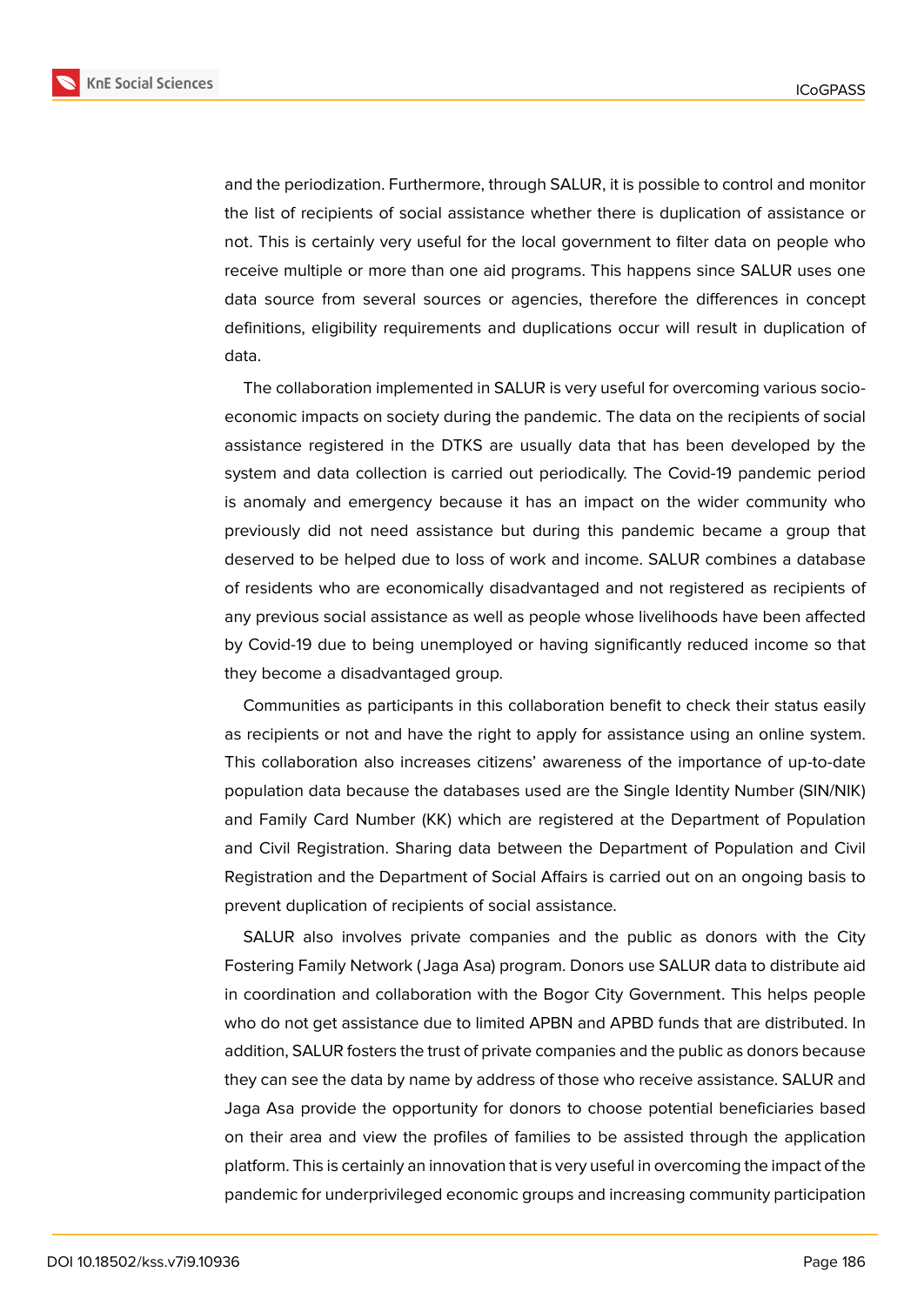

to help each other. This collaboration is not only economically beneficial but also builds a spirit of togetherness and emotional bonds between the government, private companies and the community, both as donors and as beneficiaries. This is in line with the realization of the vision of Bogor City to become a family-friendly city during the pandemic.

## **4. Conclusion**

Vertical and horizontal collaboration is a very strategic step taken by the regional government to overcome the impact of the Covid-19 pandemic through a program of providing social assistance for all crisis affected communities. The factor of strong leadership and adaptive collaborative leadership becomes keys to the successful implementation of government collaboration that exists between the government, private companies and the community. This collaborative leadership factor fosters innovation, respect and trust in initiated collaboration programs.

SALUR as a collaboration application between agencies and also with non-government collaborators provides an opportunity for the community as participants to monitor and evaluate data collection on recipients of social assistance during the Covid-19 pandemic. This is an innovation that encourages the transparency of the aid distribution system, which has been criticized by various groups. However, this collaboration still requires various improvements, especially in the one data management system and data sharing which is the basis for determining the beneficiary community. A data collaboration process requires valid and accurate meta data therefore the social assistance could be well targeted distributed.

#### **References**

- [1] Bitler M, Hoynes HW, Schanzenbach DW. The social safety net in the wake of Covid-19. National Bureau of Economic Research. 2020;53(9):1689–1699. Available from: http://www.nber.org/papers/w27796
- [2] Sharaunga S. The effectiveness of women's skills development to household poverty reduction: The case of msinga rural areas. Poverty and Public Policy. 2019;11(1–2):73– 98. Available from: https://doi.org/10.1002/pop4.247
- [3] Rees-Jones A, D'Attoma J, Piolatto A, Salvadori L. COVID-19 changed tastes for safety-net programs. Working paper no 27865. Cambrigde: NBER; 2020. Available from: http://www.nber.org/papers/w27865.pdf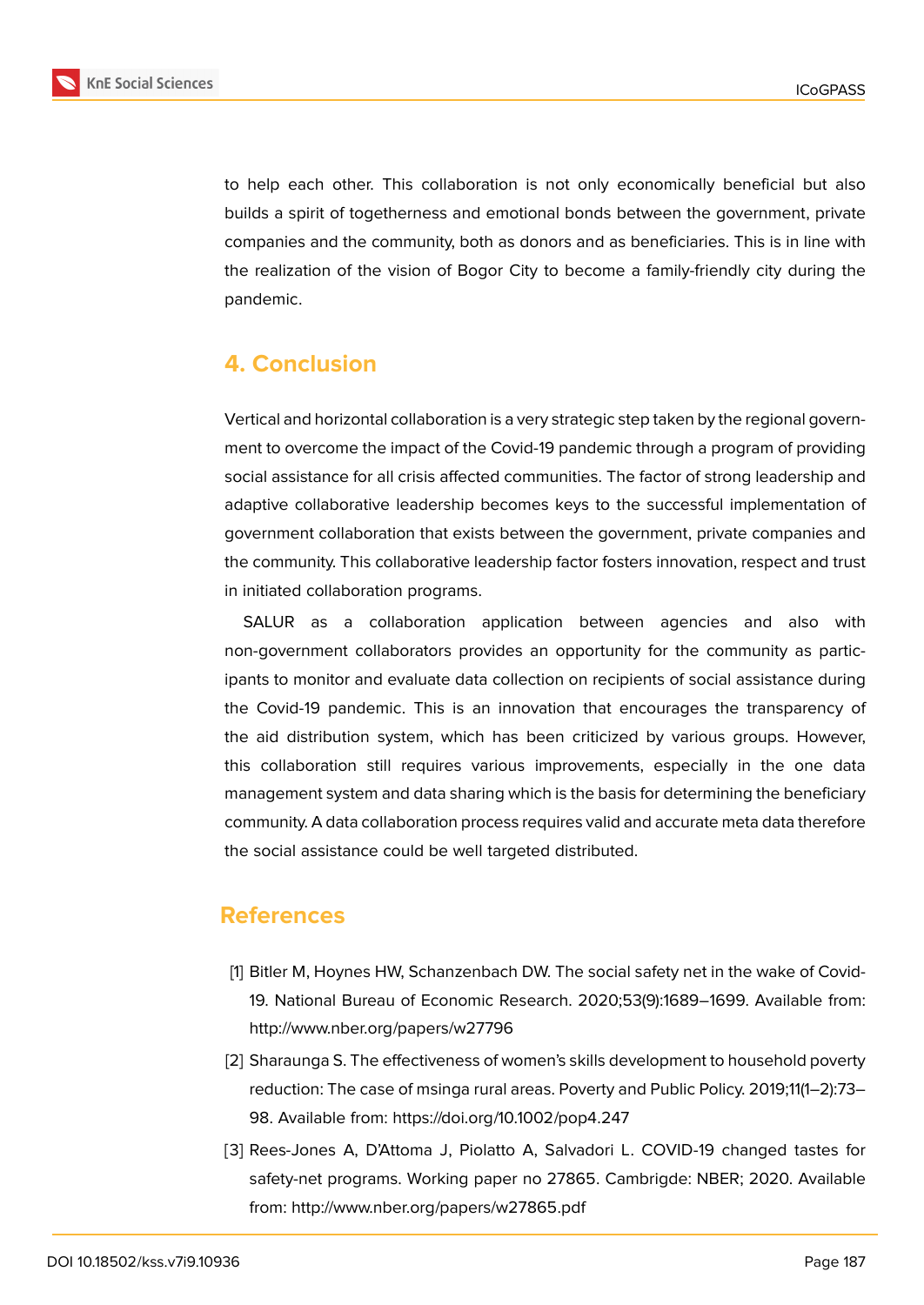

- [4] Carpio XV del, Messina J, Sanz-de-Galdeano A. Minimum wage: Does it improve welfare in Thailand? IZA Discussion Papers 7911, Institute of Labor Economics, 2018:1–25. Available from: https://doi.org/10.1111/roiw.12360
- [5] Saleh C, Hanafi I. Collaborative government. Tangerang Selatan: Universitas Terbuka; 2020.
- [6] Butcher JR, Gilchrist DJ. Collaboration for impact: Lesson from the field. Canberra: ANU Press. 2020. Available from: https://doi.org/10.22459/CFI.2020
- [7] Brand R, Gaffikin F. Collaborative planning in an uncollaborative world. Planning Theory. 2007;6(3):282–313. Available from: https://doi.org/10.1177/1473095207082036.
- [8] Chrislip DD. The collaborative leadership fieldbook: A guide for citizens and civic leaders. The Jossey-Bass nonprofit and public management series. San Fransisco: Jossey Bass, A Willey Company. 2002.
- [9] Ansell C, Gash A. Collaborative platforms as a governance strategy. Journal of Public Administration Research and Theory. 2018;28(1):16–32. Available from: https://doi.org/10.1093/jopart/mux030
- [10] Gash A. Cohering collaborative governance. Journal of Public Administration Research and Theory. 2017;27(1):213–216. Available from: https://doi.org/10.1093/jopart/muw047
- [11] Rubado M. The role of local government collaboration in legacy cities. Pittsburgh: University of Pittsburgh Press; 2019.
- [12] Tirrell DN, Clay JA. Strategic collaboration in public and nonprofit administration: A practice-based approach to solving shared problems. Routledge; New York. 2010.
- [13] Torfing J. Collaborative innovation in the public sector: The argument. Public Management Review. 2019;21(1):1–11. Available from: https://doi.org/10.1080/14719037.2018.1430248
- [14] Capie D. Successful public policy: Lessons from Australia and New Zealand. Luetjens J, Mintrom M, Hart P, editors. Canberra: ANU Press. 2019. Available from: https://doi.org/10.22459/spp.2019.16
- [15] Wargadinata E. Collaborative leadership. Kepemimpinan kolaboratif. Jurnal Ilmiah Administrasi Pemerintahan Daerah. 2016;8(1):1–12.
- [16] Warm D. Local government collaboration for a new decade: Risk, trust, and effectiveness. State and Local Government Review. 2011;43(1):60–65. Available from: https://doi.org/10.1177/0160323x11400436
- [17] Maalouf GY. Effects of collaborative leadership on organizational performance. International Journal of Multidisciplinary Research and Development. 2019;6(1):138– 144. Available from: https://doi.org/10.22271/ijmrd.2019.v6.i1.25